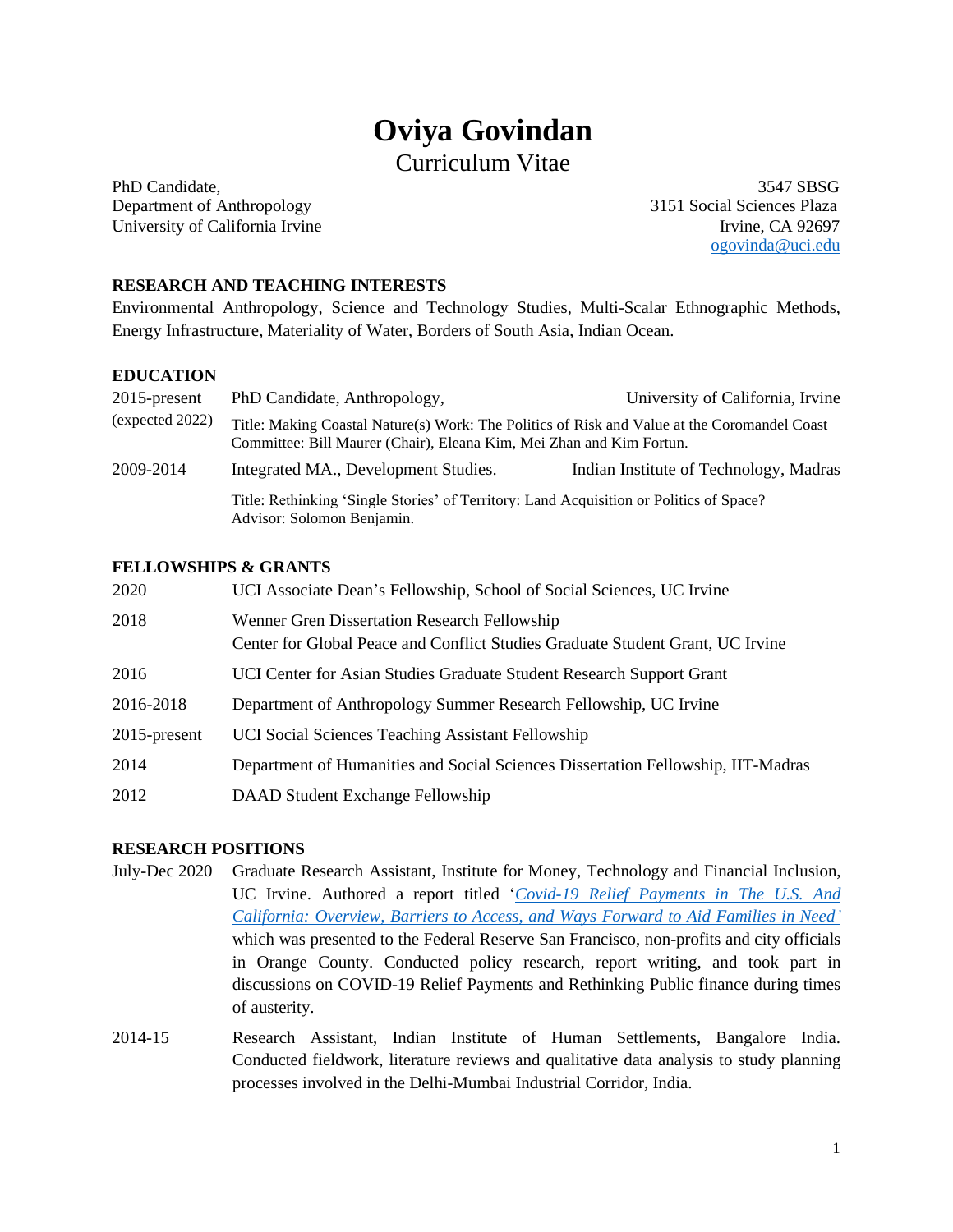May-Aug 2013 Research Assistant, Madras Institute of Development Studies. Conducted fieldwork and literature reviews to study transitions in rural land use for Planning Commission of Tamil Nadu.

#### **ACADEMIC WRITING**

*(Peer Reviewed, Editor Reviewed and Other publications)* 

- 2021 "Following Fish-Talk through Industrial Waters", *SSRC 'Ways of Water'* Blog series. Editor Reviewed. Available at: [https://items.ssrc.org/ways-of-water/following-fish](https://items.ssrc.org/ways-of-water/following-fish-talk-through-industrial-waters/)[talk-through-industrial-waters/](https://items.ssrc.org/ways-of-water/following-fish-talk-through-industrial-waters/)
- 2019 "At the Edge of Land and Water: Navigating Sea-Level Change in Chennai", *Platypus: The CASTAC Blog.* Editor Reviewed. Available at: [http://blog.castac.org/2019/05/at-the-edge-of-land-and-water-navigating-sea-level](http://blog.castac.org/2019/05/at-the-edge-of-land-and-water-navigating-sea-level-change-in-chennai/)[change-in-chennai/](http://blog.castac.org/2019/05/at-the-edge-of-land-and-water-navigating-sea-level-change-in-chennai/)
- 2014 MA Thesis, Department of Humanities and Social Sciences, IIT Madras**:** "Rethinking single stories of territory: Land acquisition or politics of space?"

#### **INVITED TALKS**

- 2020 "Fieldwork Challenges and Positionality". Invited Guest Lecture. Anthropology Honors Research Design, University of California Irvine, May 21.
- 2019 "Making Spatial Stories of Chennai". Conducted one-day field methods workshop on how to read the city of Chennai through attention to embodied experience, City Studio, Bachelor of Architecture, School of Environment and Urbanism, Mumbai, July 1.
- 2019 "Space, Memory, and Territory: Locating the Field and Fieldwork". Invited Guest Lecture. Infrastructure and Housing, MA in Development Studies, Department of Humanities and Social Sciences, Indian Institute of Technology, Madras, April 16.

# **TEACHING EXPERIENCE**

| 2020 | Disease, Health and Inequality. Spring Quarter. TA for Dr. Angela Jenks                                                                                                                                          |
|------|------------------------------------------------------------------------------------------------------------------------------------------------------------------------------------------------------------------|
| 2019 | People in Society. Fall Quarter. TA for Dr. Paul James Morgan                                                                                                                                                    |
| 2018 | Global Issues in Anthropological Perspective. Spring Quarter. TA for<br>Dr. Tom Douglas<br>Introduction to Anthropology. Winter Quarter. TA for Dr. Eleana Kim                                                   |
| 2017 | Introduction to Anthropology. Fall Quarter. TA for Dr. Mei Zhan<br>Introduction to Anthropology. Spring Quarter. TA for Dr. Victoria Bernal<br>Introduction to Anthropology. Winter Quarter. TA for Dr. Jim Egan |
| 2016 | Introduction to Anthropology. Fall Quarter. TA for Dr. Mei Zhan<br>Global Cultures and Society. Spring & Winter Quarter. TA for Dr. Tom Douglas                                                                  |
| 2015 | Computer Based Research in the Social Sciences. TA for Dr. Paul Shirey                                                                                                                                           |
|      |                                                                                                                                                                                                                  |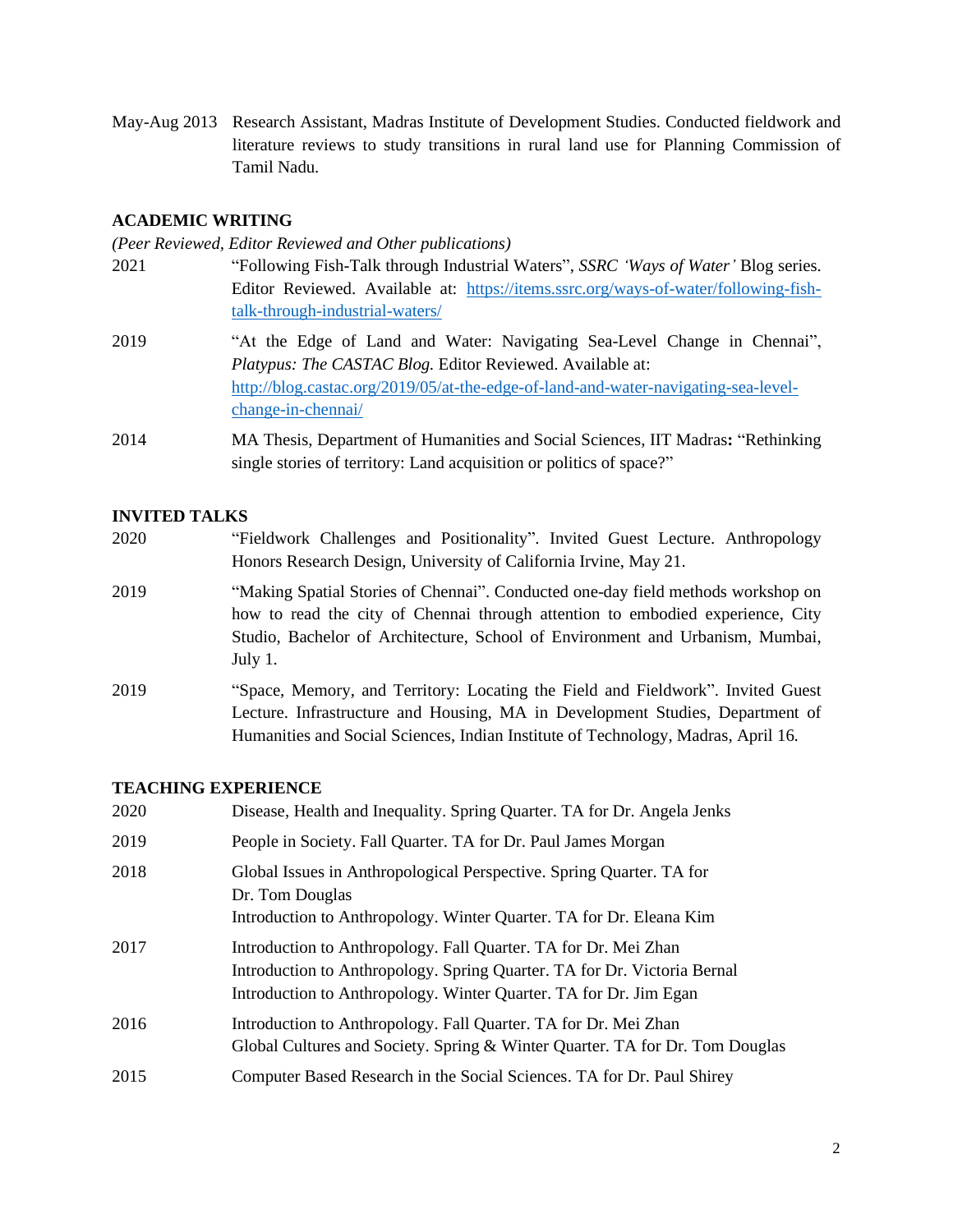#### **CONFERENCES, WORKSHOPS AND SYMPOSIA**

#### **Conference presentations**

| April 2021 |  | American Association of Geographers Annual Meeting, Virtual. Title: "Fluid |  |  |  |
|------------|--|----------------------------------------------------------------------------|--|--|--|
|            |  | Hauntings: Techno-Legal Boundaries of Containment and Excess"              |  |  |  |

- March 2021 Society for Economic Anthropology Annual Meeting, Virtual. Title: "Arriving at Coastal Landscapes: Moral Ecologies and Industrial Value"
- March 2021 Virtual Graduate Conference on Place and Environment, University of Pennsylvania. Title: Imagining Coastal Futures: Place as Locale, Environment, or Recalcitrant Ethnographic Field.
- Nov 2020 American Anthropology Association Annual Meeting, St. Louis. (Panel postponed to 2021 due to COVID-19). Title: "Fishing for Value: Amidst Ecological Ruins on Industrial Coastal Chennai"
- Oct 2019 Annual Conference on South Asia, Wisconsin-Madison. Title: "Liminality and Fixity: Property Relations along the South Coromandel Coastline"
- Aug 2018 Society for Social Studies of Science Annual Conference, Australia. Title: "Property as Socio-Technical Infrastructure"
- May 2017 Annual Conference, Center for Global Peace and Conflict Studies, UC Irvine. Title: "Ethnographic Refusal and Politics of Development".
- May 2017 UCLA Annual Conference on South Asia, Los Angeles, CA. Title: "Ethnographic Refusal and Politics of development: Territory making in Cheyyur"

#### **Workshops and Collaborations**

- Dec 2020 Workshop participant and presenter. Normative Eco-Relations Virtual Workshop. Discussants: Dr Alex Blanchette and Dr Sophie Chao
- Mar 2020 Invited Workshop participant. Ways of Water, SSRC Scholarly Borderlands Program, held at Arizona State University. Discussants: Dr Andrea Ballestero, Dr Christy Spackman and Dr Etienne Benson
- Dec 2018 Workshop participant. Delta Cities Workshop, IIAS, Vietnam. Presented collaborative work on reading the socio-natural landscape of Mekong River Delta. Discussants: Dr Debjani Bhattacharya and Dr David Biggs
- Nov 2018 Invited Workshop participant. Dissertation Workshop, The French Institute of Pondicherry, Pondicherry. Title: "Rising Tides: Making Property and Value on Urban Coastal Chennai."
- March 2014 Workshop participant, Global Think-in on Governing Essential Resources, Columbia Global Center South Asia and the National Institute of Advanced Studies.

#### **ACADEMIC SERVICE & ACTIVITIES**

2020 Graduate Student Mentor for Anthropology Graduate students. Graduate Student Mentor for Anthropology Undergraduate students.